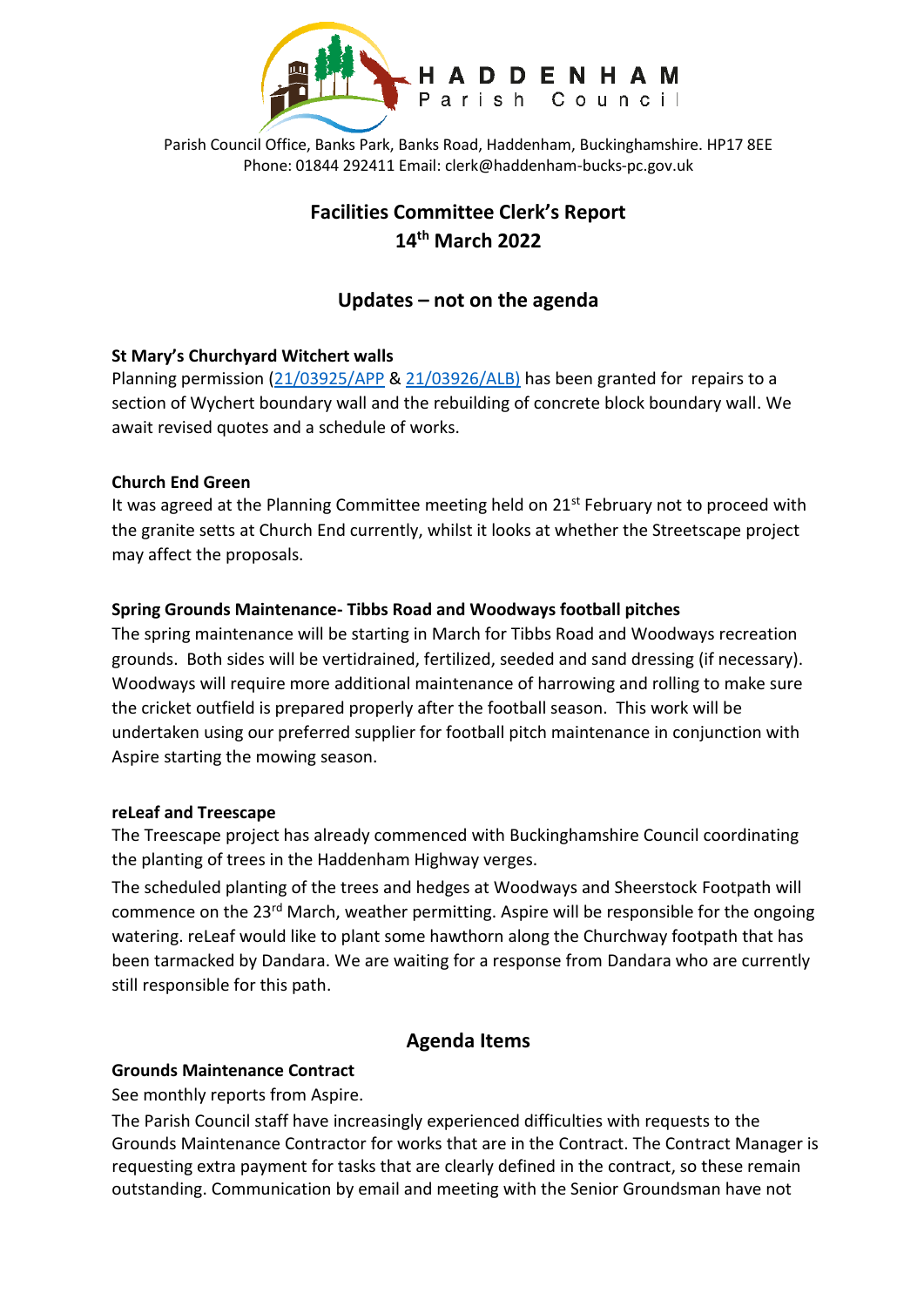been able to resolved these issues which will be discussed at the next Contract meeting with the Contract Manager.

### **Pond Maintenance**

We have now received the Lab test results which concludes that the waste is nonhazardous, but with a raised level of carbon and some other chemicals. The higher levels of Carbon may be advantageous to the argument for depositing the silt locally and more cheaply, suitable sites would need to be considered, as suggested by the Environment Agency. We have also received a quote for the process of pumping out the silt, waste water etc. and removal to land fill (they are taking responsibility for disposal) so that is reflected in the higher cost. Once we have confirmed all paperwork required by The Environment Agency the Parish

Council will start a tender process to source competitive quotes which will include the alternative dredging and local depositing of silt options and bring the results to the Facilities Committee.

## **Trees**

#### **Storm damage**

Due to the recent storm damage some of our scheduled works have been delayed, including the removal of self-seeded trees on the School Path (Woodways) and the dead Lime on the Allotment boundary.

2 trees were lost at Banks Park and 2 at Longwall. Suggest these are replaced with additional planting at Longwall following the removal of self-seeded and dead trees. The Scouts have requested planting a tree at Banks Park for the Platinum Jubilee which could also be considered.

Aspire have carried out an inspection of all sites and gathered fallen branches that will need to be chipped.

#### **Tree Survey**

The Parish Council take a proactive as well as reactive approach to our tree maintenance. This spring we are increasing our tree stock and it's important to have an up to date survey to allow the Council to budget effectively for tree maintenance. The Survey will allow us to plan ahead with maintenance broken down into immediate, 6 months, 12months categories. The tree survey will be scheduled for early summer once the tree stock comes into leaf.

#### **Play Areas**

## **Quarterly Inspection quotes**

The current contract for quarterly inspections and minor maintenance has expired. As all playgrounds have recently been refurbished, it is recommended that we switch to a contract for inspections only as less minor maintenance is required. Quotes have been requested for the quarterly inspections. Of the quotes received, ARD (our current contractor) is the cheapest at £250 per quarter.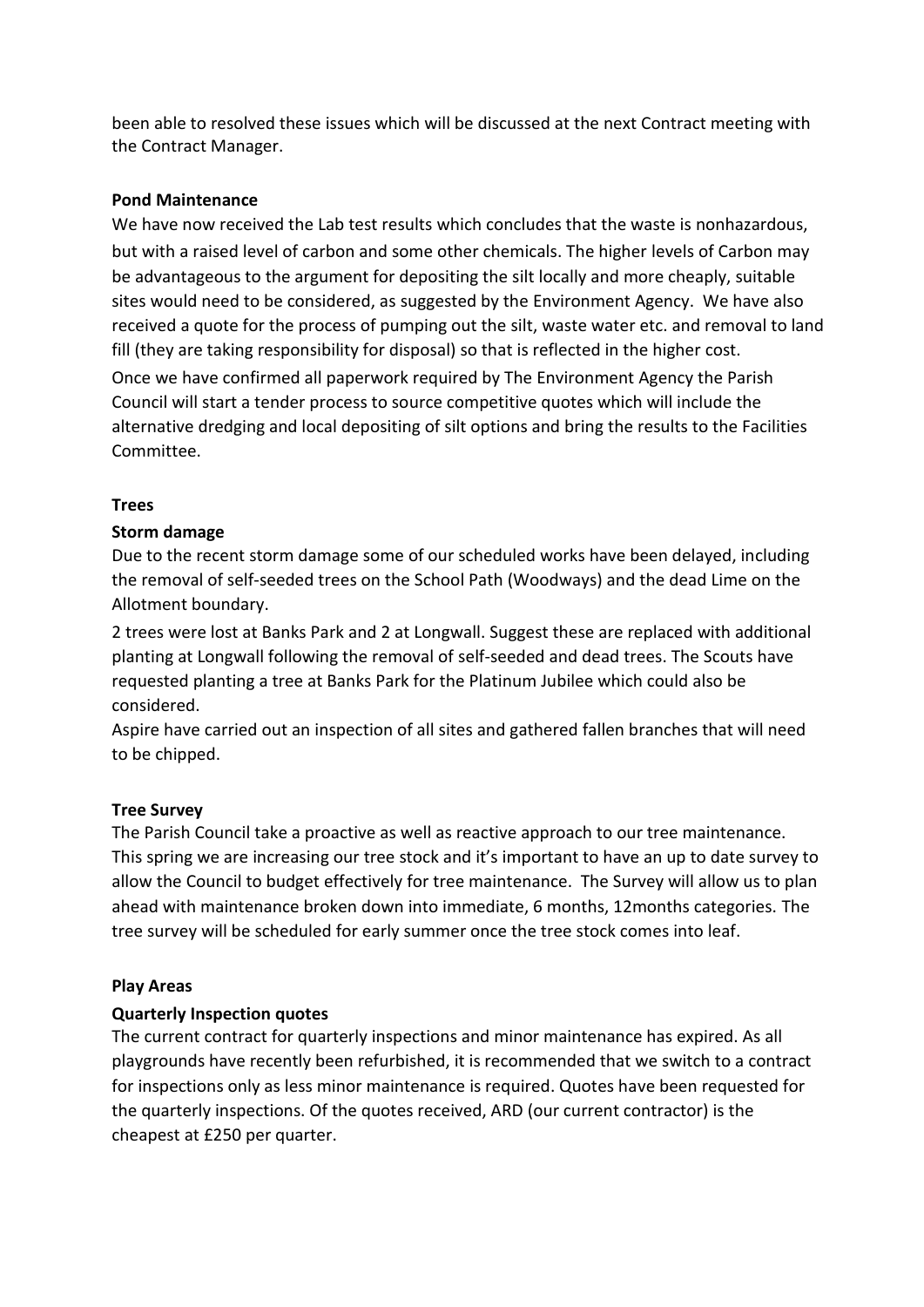#### **Inspections and maintenance**

No high-risk faults were identified in the most recent quarterly inspection. The recommendation to carry out a dismantling inspection for the zip-wire has been actioned. The report identified that the edges of the new wet pour surfacing at Woodways were lifting. We have since spoken to Wicksteed and repairs have been made.

### **Street Lights**

UKPN have finally scheduled the 8<sup>th</sup>/9<sup>th</sup> March to joint preinstalled columns at Churchway and Townside.

The Parish Council has been using UK Power Networks for its jointing services to connect new street light columns. The service which has been provided is very poor and involves a lot of unnecessary administrative time - chasing quotes and huge time delays (six months+) to get the work scheduled and completed. Through the street light maintenance tender process, we identified two other providers (who had the right accreditation) and could provide a jointing service – Sparkx and EON.

To change Jointing companies to undertake the work doesn't require a contract with the Parish Council as the work is ad-hoc. Prices have been obtained from both the organisations and compared to UKPN charges, the Facilities Manager and Deputy Clerk recommend that the Council considers moving to EON.

## **CCTV**

Over the last few months there have been several incidents of fairly minor vandalism at Banks Park, however in the last couple of weeks there have been two more serious incidents where wheelie bins used by the Scout & guide Centre have been set fire to and destroyed, leaving smoke damage to the outside of the building. This has been reported to the police and the PCSOs have visited, it is their recommendation that new CCTV system is considered.

Previously CCTV has been installed around the Village Hall to provide constant coverage of the whole site, however this has limitations and images have not been clear at night time and number plates are unreadable. An alternative option would be to employ the services of a security company such as [Crime Wave Ltd.](https://www.crimewaveltd.co.uk/police-localauthority-charities.html) They provide a full service that includes setting up high quality cameras at a specific area, monitoring and producing images to use in a police report, for GPDR purposes they would be the data handler. The cameras would be appropriate for the area to be monitored and could be relocated anywhere in the village there is a problem.

The quotes obtained in 2017 for fixed cameras at the village hall were in the region of £4,500 and £3,500 for an ANPR camera at Woodways. Updated quotes would be needed for this option.

The Crimewave cost is £9,000 + VAT for one camera. For two cameras the unit price drops to £7,800 + VAT for each camera. So, a two camera service is £15,600 + VAT and additional cameras from there is £7,800 + VAT each.

Either way this is an expensive undertaking, so I suggest working with others at Banks Park and considering whether any other areas of the village might benefit from CCTV monitoring before making a decision.